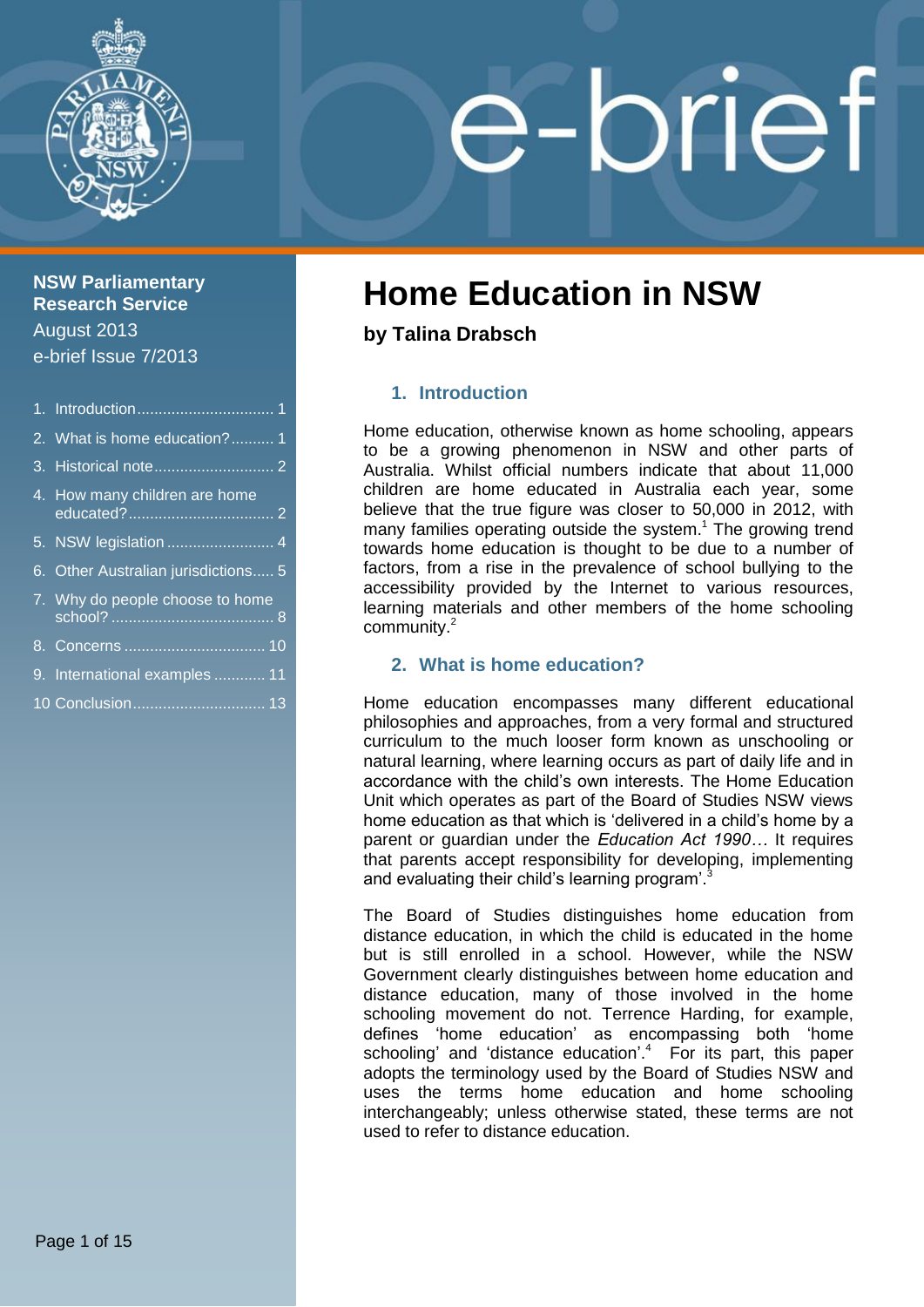Home educators are not an homogenous group and each home schooling environment is unique . However, there are generally considered to be three main approaches to home education:

- i. **Structured learning environment** families in this category closely follow some kind of curriculum and learning is structured in a way similar to the classroom.
- ii. **Informal learning environment** those in this category may use various resources, including some textbooks, but they are less structured in their approach than those in the first group.
- iii. **Unschoolers/natural learners** this involves no structured learning at all, due to the belief that the best learning takes place by maximising the opportunities present in the various activities that constitute daily life and by following the child's interests.

#### <span id="page-1-0"></span>**3. Historical note**

Historically, home education was far more common than it is now with the decision of whether or not, and how, to educate one's children resting on the parents. Some wealthier families who did not send their children to private boarding schools or who chose not to utilise whatever local schools existed, employed governesses or tutors. Other parents educated their own children as a result of poverty, geographical isolation or poor health, amongst other reasons.<sup>5</sup> It was the introduction of compulsory education that saw responsibility for the education of children generally shift from parents to the state. Before then, as Chapman and O'Donoghue note :

The first schools in Australia were home schools which served a range of purposes. For many families home schooling was the most socially desirable form of education. Often there was no choice other than to school children at home; distance, isolation or economic difficulties made it impossible to send them to schools. Other families chose home schooling as their preferred form of education, arguing that children who were taught at home could be protected from influences external to the family and contrary to its values.<sup>6</sup>

Despite its long history, home education attracts strong views from both sides of the debate – there are members of the home schooling community who view regular schooling as a form of indoctrination by the state, whilst some vociferous opponents of home education argue that it borders on neglect and child abuse. As the 2003 Queensland Report of the Review into Home Schooling states, "Home schooling… is not well understood. It is seen by many as either a social or educational aberration pursued by a small minority of fringe groups within the community, or as a manifestation of parental neglect'.<sup>7</sup>

#### <span id="page-1-1"></span>**4. How many children are home educated?**

It is difficult to ascertain the exact number of children currently being home schooled in Australia. Whilst all jurisdictions in Australia generally require home school students to be registered, anecdotal evidence strongly suggests that many families operate outside of the system. As a result, the official figures are thought to dramatically understate the number of children being home educated.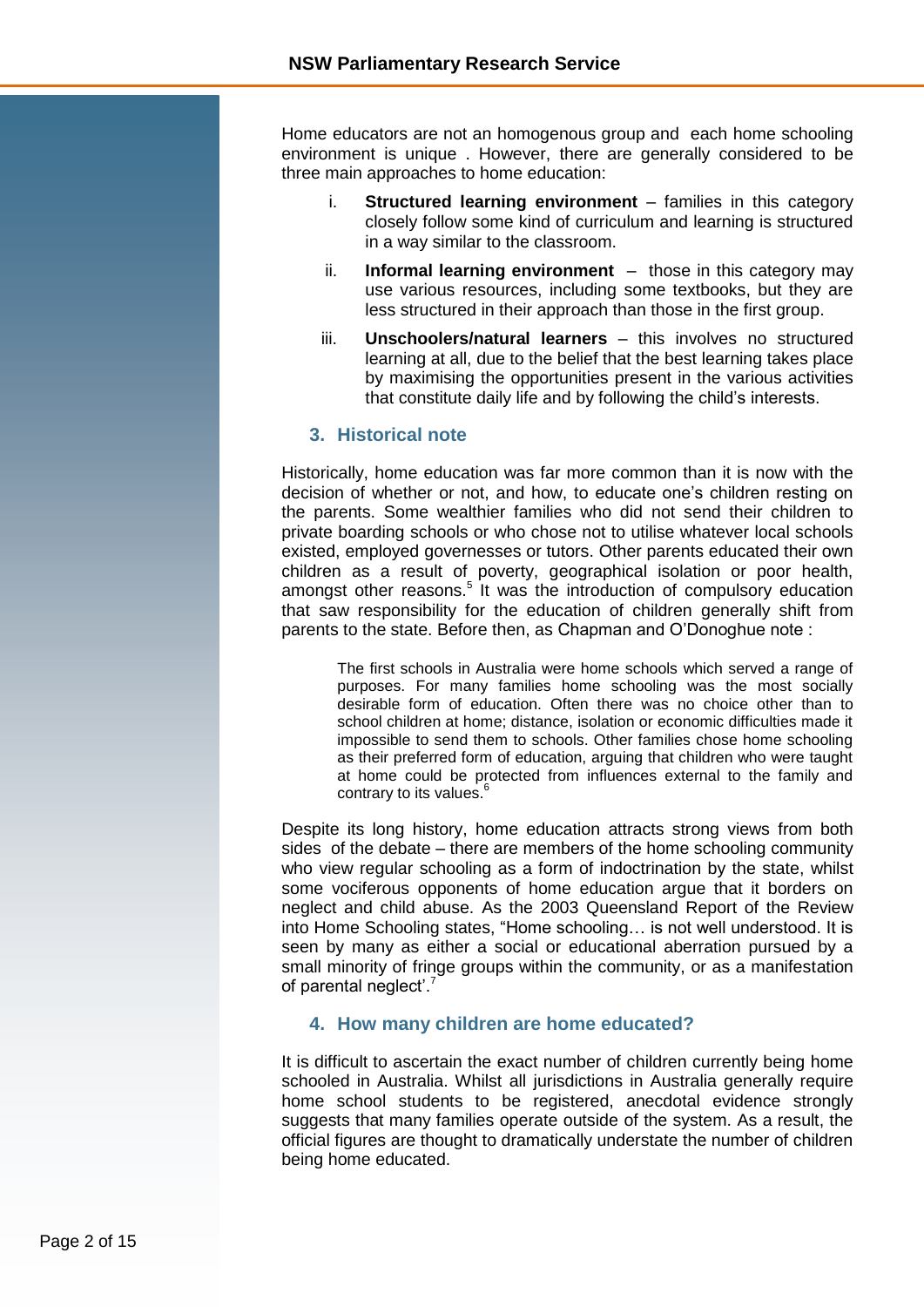The Board of Studies NSW notes that the number of children registered for home schooling in NSW has steadily increased in recent years, growing by 44.1% since 2008/09 and with a 38.1% rise in the number of families registered in that same period.<sup>8</sup> The table below shows the number of children registered for home schooling in NSW for each year between 2008/09 and 2011/12.

#### **Number of children registered for home schooling in NSW**

| Number of children with<br>home schooling<br>registration at the end<br>of reporting period | 2008/09 | 2009/10 | 2010/11 | 2011/12 | %<br>change |
|---------------------------------------------------------------------------------------------|---------|---------|---------|---------|-------------|
| Number of children with<br>registration                                                     | 1945    | 2315    | 2631    | 2802    | 44.10%      |
| Number of families                                                                          | 1177    | 1350    | 1538    | 1625    | 38.10%      |

Source: Board of Studies NSW, *Annual Report 2011/12*, p 84.

Victoria has similarly experienced an increase in registered home educated students, with the number doubling between 2008 and 2012. According to the Victorian Registration and Qualifications Authority, the number of children registered for home schooling as at 30 June 2012 was 3233 from 1869 families, 368 more children than the previous year.<sup>10</sup>

The following table was compiled by the Home School Legal Defense Association (HSLDA) and shows that, according to its figures, there were almost 11,000 students registered for home education in Australia in 2012, or 2.4 home schooled children for every 1000 school-aged children. NSW was a little under the Australian average, with 1.9 home schooled children for every 1000 children of school age. The highest rates of home schooling occurred in Tasmania and Western Australia, with 6.4 and 3.9 home schooled children per 1000 school aged children respectively.

| <b>State or</b><br><b>Territory</b> | <b>Registered</b><br>home educated<br>students in<br>$2011*$ | <b>Registered</b><br>home educated<br>students in<br>2012* | Percentage<br>increase from<br>2011 to 2012 | <b>Ratio of</b><br>homeschooled<br>children per 1000<br>school-aged children |
|-------------------------------------|--------------------------------------------------------------|------------------------------------------------------------|---------------------------------------------|------------------------------------------------------------------------------|
| <b>ACT</b>                          | 136                                                          | 167                                                        | 23%                                         | 2.2                                                                          |
| <b>NSW</b>                          | 2443                                                         | 2763                                                       | 13%                                         | 1.9                                                                          |
| <b>NT</b>                           | 51                                                           | 56                                                         | 10%                                         | 1.2                                                                          |
| QLD                                 | 891                                                          | 951                                                        | 7%                                          | 1                                                                            |
| <b>SA</b>                           | 891                                                          | 1000                                                       | 12%                                         | 3                                                                            |
| <b>TAS</b>                          | 603                                                          | 660                                                        | 9%                                          | 6.4                                                                          |
| <b>VIC</b>                          | 3300                                                         | 3430                                                       | 4%                                          | 3                                                                            |
| <b>WA</b>                           | 1806                                                         | 1889                                                       | 5%                                          | 3.9                                                                          |
| <b>AUS</b>                          | 10121                                                        | 10916                                                      | 8%                                          | 2.4                                                                          |

Source: HSLDA,<http://www.hslda.org/hs/international/Australia/201305070.asp>

These figures are believed to not accurately portray the number of students who are home educated. The 2003 Queensland Government Review of Home Schooling concluded that there were more children being home schooled out of the system than within it.<sup>11</sup> According to the HSLDA, there are approximately 20,000 families in Australia who are home educating.<sup>12</sup>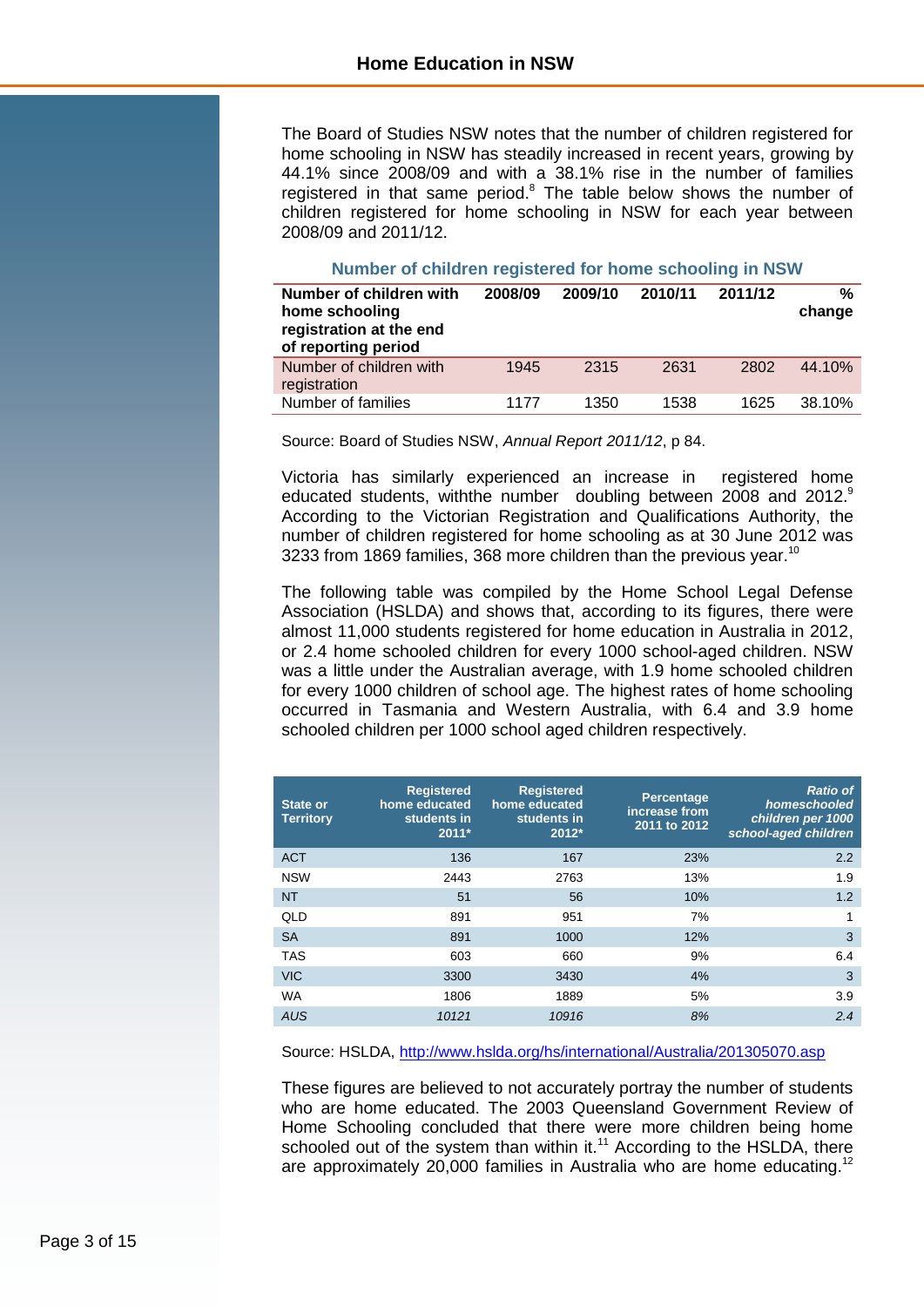The Australian Christian College alone claims to have 4000 students utilising its home education programs . <sup>13</sup> Prosecutions for non-compliance with the registration requirements appear to be relatively rare. According to Keenan, there are less than six prosecutions for non-compliance with the curriculum in NSW every year.<sup>14</sup>

Several reasons are often cited for why otherwise law-abiding citizens choose to operate outside the system when it comes to home schooling. Some of the reasons for the low rate of registration include:<sup>15</sup>

- Parents don't want to follow the state curriculum;
- Parents don't believe the state should dictate the curriculum; and
- <span id="page-3-0"></span>• Parents resent any intrusion by the state into their lives.

#### **5. NSW legislation**

Home education is regulated in NSW by the *Education Act 1990* and a Home Education Unit operates as part of the Board of Studies NSW. Section 3 of the *Education Act 1990* defines 'home schooling' as 'schooling in the child's home, other than distance education provided by a government or registered non-government school in which the child is enrolled'. The Board of Studies NSW distinguishes home schooling from distance education, as distance education usually involves a child being enrolled in a school that offers distance education, with teachers from the school developing and delivering the program.

A child who is of compulsory school age and who is not enrolled with a school must be registered with the Board of Studies NSW for home education.<sup>16</sup> The Office of the Board of Studies is responsible for the administration of the registration program and has been delegated authority to act on behalf of the Minister.

Division 6 of Part 7 of the *Education Act 1990* sets out the conditions for home schooling, including the necessary registration process. Under Division 7 provision is made for conscientious objection to registration on religious grounds. Where a child is to be registered for home schooling, the Board of Studies NSW has specified the requirements that must be met, which include:<sup>17</sup>

- The educational program is to be based on the curriculum provided by the *Education Act 1990*.
- The education program is to be based on and taught in accordance with the relevant Board of Studies syllabuses.
- The educational program must be suitable to cater for the identified learning needs of the child.
- There must be an adequate system of recording learning experiences and the child's progress and achievement.
- The time allocated to learning must be sufficient to allow coverage of the curriculum and be comparable to the time allocated by schools.
- The learning environment must be suitable for effective home education.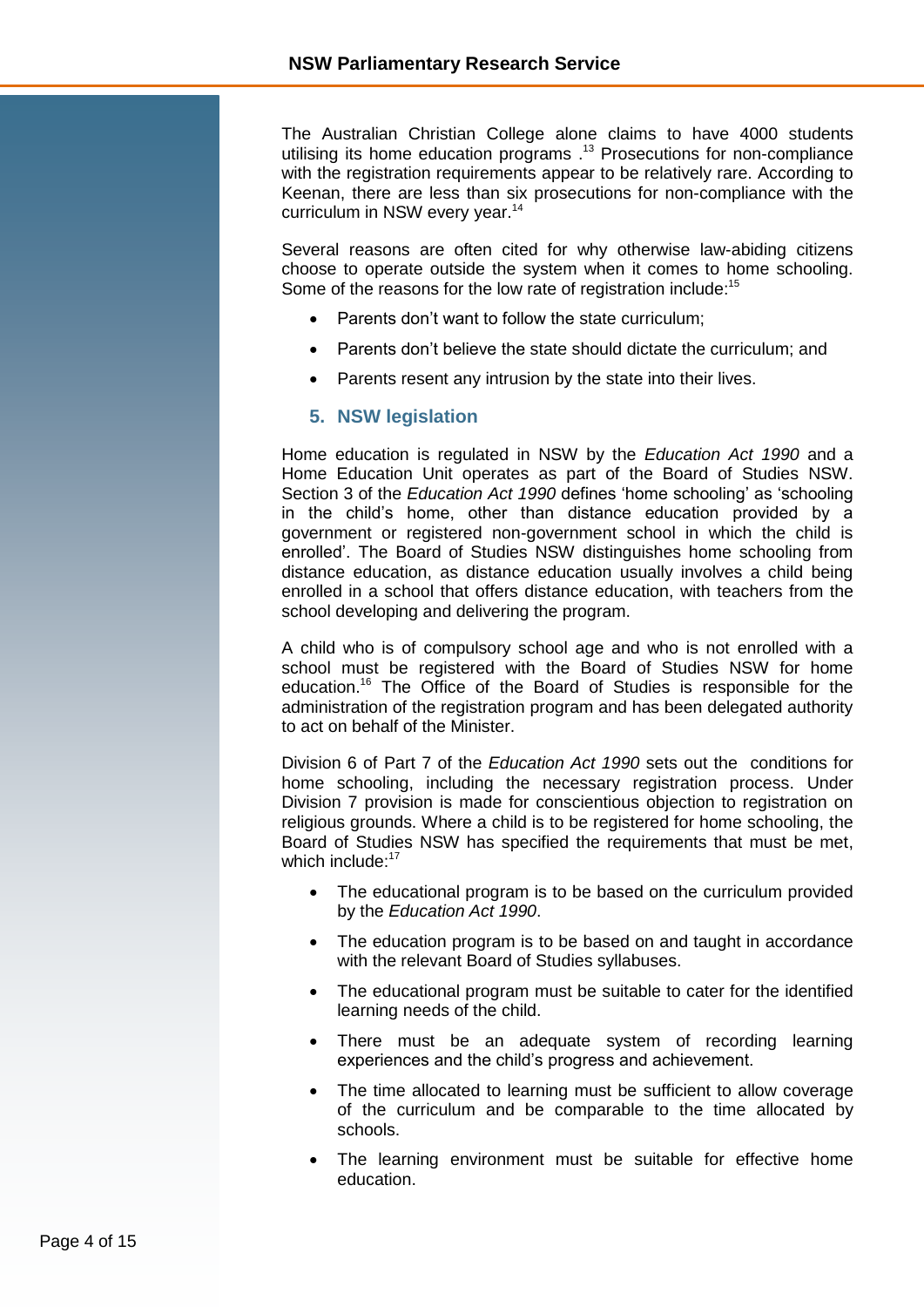The resources within the home and those accessed externally must be adequate to support the learning needs of the child.

Home schooling is to be conducted in accordance with the conditions specified in the certificate of registration, which is valid for a period of up to two years.<sup>18</sup> In NSW, parents are not required to have formal teacher training or teaching experience for home schooling approval to be granted.

A child who is home schooled is not eligible for the Higher School Certificate, as they must have attended a government or registered and accredited non-government school or TAFE in order to complete the prescribed study, assessments, tests and examinations.

#### <span id="page-4-0"></span>**6. Other Australian jurisdictions**

The various Australian States and Territories differ slightly in the approach taken to home schooling: the level of support and freedom given to home educating families varies, as does flexibility in the schooling system, with some jurisdications allowing home schooled students to attend school parttime should they desire. Home education is generally governed by the relevant Education Acts in each jurisdiction, with all States and Territories requiring the registration of home educated students.

*Victoria*: Prior to 2006, parents who home educated their children were not required to register for home schooling, but rather had to demonstrate that their children were receiving regular and efficient instruction.<sup>19</sup> However, following the *Education and Training Reform Act 2006*, children of compulsory school age must either be enrolled in a school or registered for home schooling with the Victorian Registration and Qualifications Authority. Unlike some other jurisdictions, children who are home schooled may be partially enrolled at their local school for specific activities that are the subject of an agreement between the child's parent and the school. As a condition of registration, the following eight key learning areas must be addressed: The Arts; English; Health and Physical Education; Languages other than English; Mathematics; Science; Studies of Society and the Environment; and Technology.

*Queensland*: Prior to the 2003 Queensland Review of Home Schooling, parents who wished to home school their child were required to obtain a dispensation from the Department; also, one of the parents needed to be a Queensland registered teacher or were otherwise required to engage or employ a Queensland registered teacher. A Review of home schooling policy and practice commenced in Queensland in October 2002, with a report tabled in November 2003. The Report recommended major changes to the way in which the Queensland Government dealt with home schooling. Under the *Education (General Provisions) Act 2006*, children of compulsory school age must either be enrolled in and attending a school or participating in an eligible option, of which registered home education is one.<sup>20</sup> Children need to be registered for home education with the Home Education Unit of the Queensland Department of Education, Training and Employment. The registration requirement is seen as balancing a parent's right to educate their child with the State's obligation to ensure that all children are appropriately educated.<sup>21</sup> Home education is defined in section 205 of the Act as 'the education of the child provided by one or both of the child's parents, or a registered teacher, primarily at the child's usual place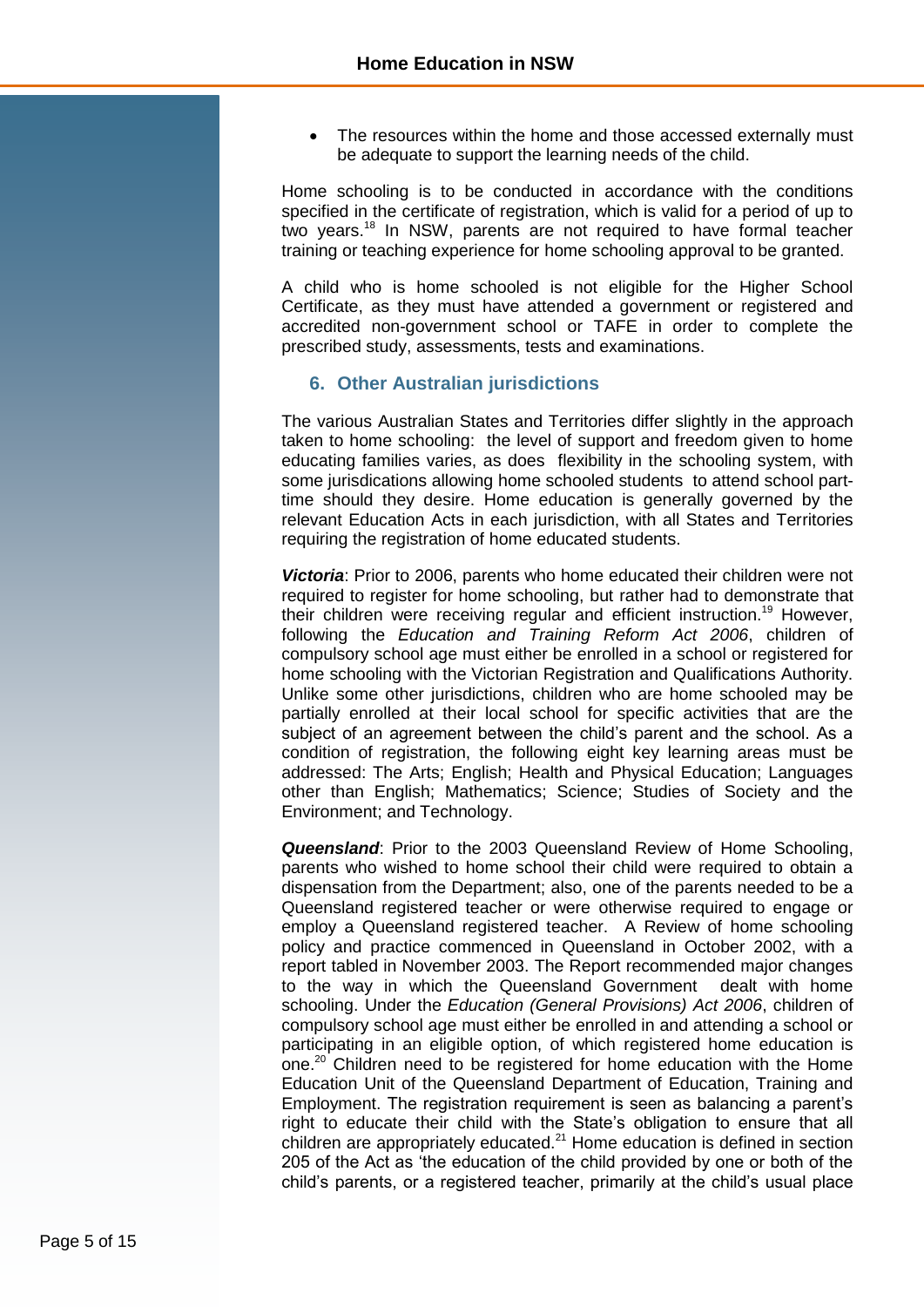of residence'. Applications for registration need to include a summary of the educational program to be used or learning philosophy to be followed.<sup>22</sup> The conditions attached to registration include:<sup>23</sup>

- The child's parents must ensure the child receives a high-quality education.
- A parent of the child must give the chief executive a written report on the educational progress of the child while undertaking home education.

Notification of a change of address of the child's usual place of residence.

*South Australia*: Parents in South Australia may choose to educate their children at home provided they are able to demonstrate that their children are provided with:

- An appropriate learning program and a typical timetable;
- Resources to support the learning program;
- Opportunities for social interaction; and
- A suitable learning environment.

The home learning program must align with the South Australian Curriculum Standards and Accountability Framework and cover the following learning areas:

- English
- **Mathematics**
- Science
- Design and technology
- Studies of society and environment
- The arts (music, art, dance, media and drama)
- Health and physical education
- Languages other than English

The South Australian Government further advises that successful learning programs must also: integrate essential learnings and key competencies into learning tasks; use a range of resources; have clearly identified learning outcomes; incorporate a variety of teaching, learning and assessment methods; and involve students in the planning of stimulating education programs.<sup>24</sup>

*Western Australia*: In Western Australia parents of children of compulsory school age may elect to register as home educators under the *School Education Act 1999*. Registration entails the completion of an application form and production of a copy of the child's birth certificate. The home educator is responsible for planning, resourcing, delivering and monitoring the program and must demonstrate to the moderator what progress the child has made. The focus is on what the child can do, has achieved and can understand, and not just what work the child has completed. The home education program and the progress of the child are evaluated in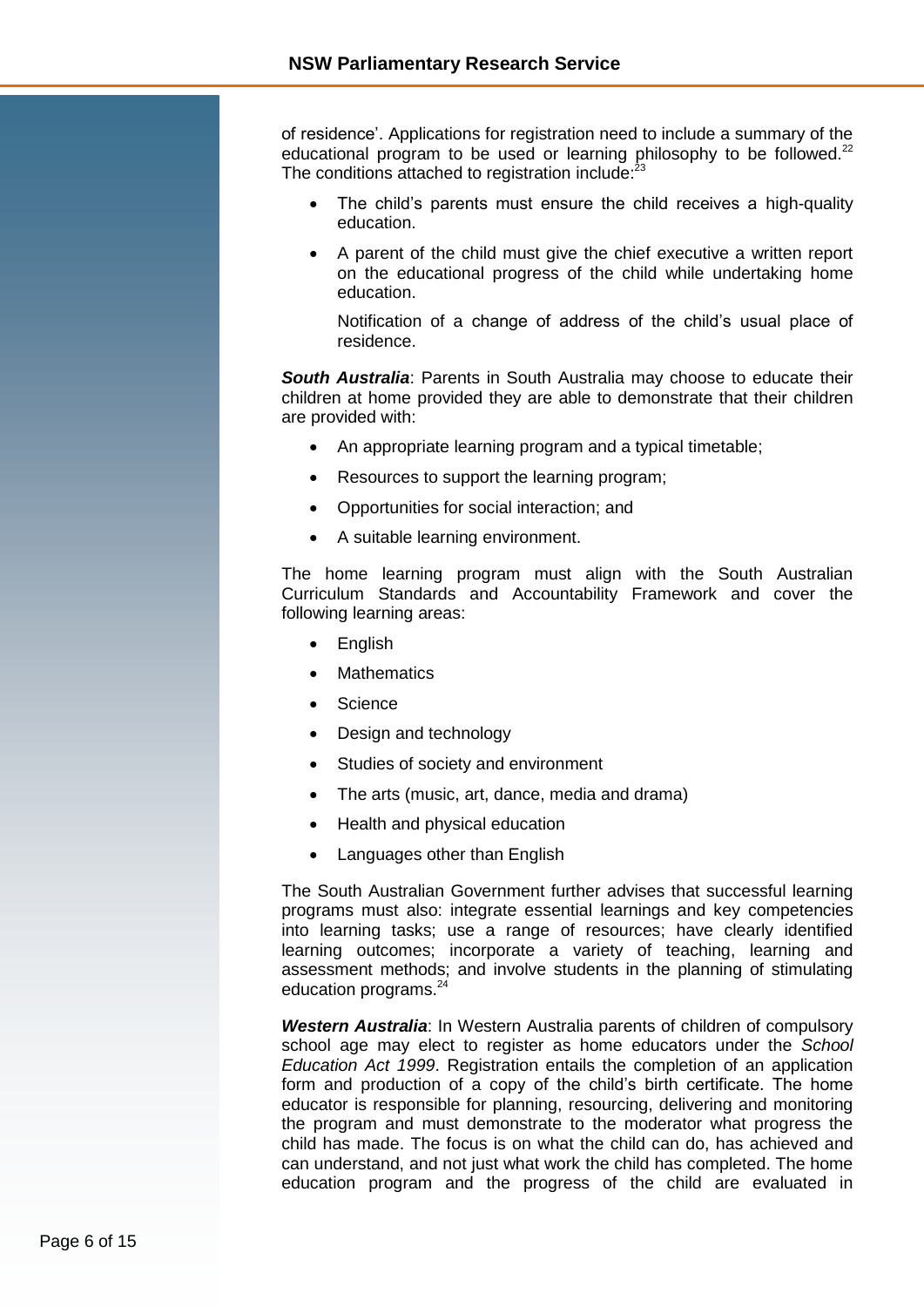accordance with the Curriculum Framework, as established under the *School Curriculum and Standards Authority Act 1997*. The Curriculum Framework establishes the learning outcomes to be achieved and includes eight Learning Area Statements about the knowledge, skills and values deemed essential for the education of students. It does not prescribe a curriculum per se.

*Tasmania*: The Tasmanian Home Education Advisory Council (THEAC) is an independent advisory council, responsible to the Minister for Education, but separate to the Department of Education. It advises the Minister and the general public on matters pertaining to home education and is also responsible for the registration process and monitoring of individual home education programs. Whilst it is the responsibility of the parents to devise, implement and evaluate the program used, THEAC assists the process by providing information on where to access programs, books about home education and through information sessions. Home schooled students in Tasmania are not required to follow the National Curriculum.

*Australian Capital Territory*: Parents in the ACT have the option of registering their children for home education in accordance with Chapter 5 of the *Education Act 2004*. The Act recognises that: parents have the right to choose a suitable educational environment for their children; there is a diversity of religious and educational philosophies held by parents providing home education for their children; and the diversity of educational philosophies reflects the diversity of preferences of parents for particular forms of education for their children.<sup>25</sup> They also have the option of combining part-time home education with part-time attendance at school.

It is a condition of registration for home education that: the parents must provide a high quality education for their child; document the educational opportunities offered to the child and strategies used to encourage the child to learn; and make available for inspection on request by the directorgeneral any education programs, materials or other records used for the home education.<sup>26</sup> Parents may choose what curriculum to follow in accordance with their own approach to home education and the educational needs of the child, although parents are encouraged to be familiar with the Australian National Curriculum. In accordance with section 128(d) of the *Education Act 2004*, home education is to be committed to:

- Offering a broad range of opportunities that foster in each child the development of the child's unique spiritual, emotional, physical, social and intellectual being.
- Valuing the individual needs, interests and aptitudes of each child.
	- Preparing each child to become an independent and effective local and global citizen.

*Northern Territory*: The Northern Territory Government supports the right of a parent to choose an educational environment that suits their child. Nonetheless it believes that school is the optimum learning environment for a child and so approval for the home education of compulsory school age children must be obtained from the Northern Territory Department of Education and Children's Services. Details of the proposed home education must be supplied. $27$  Parents are responsible for: $28$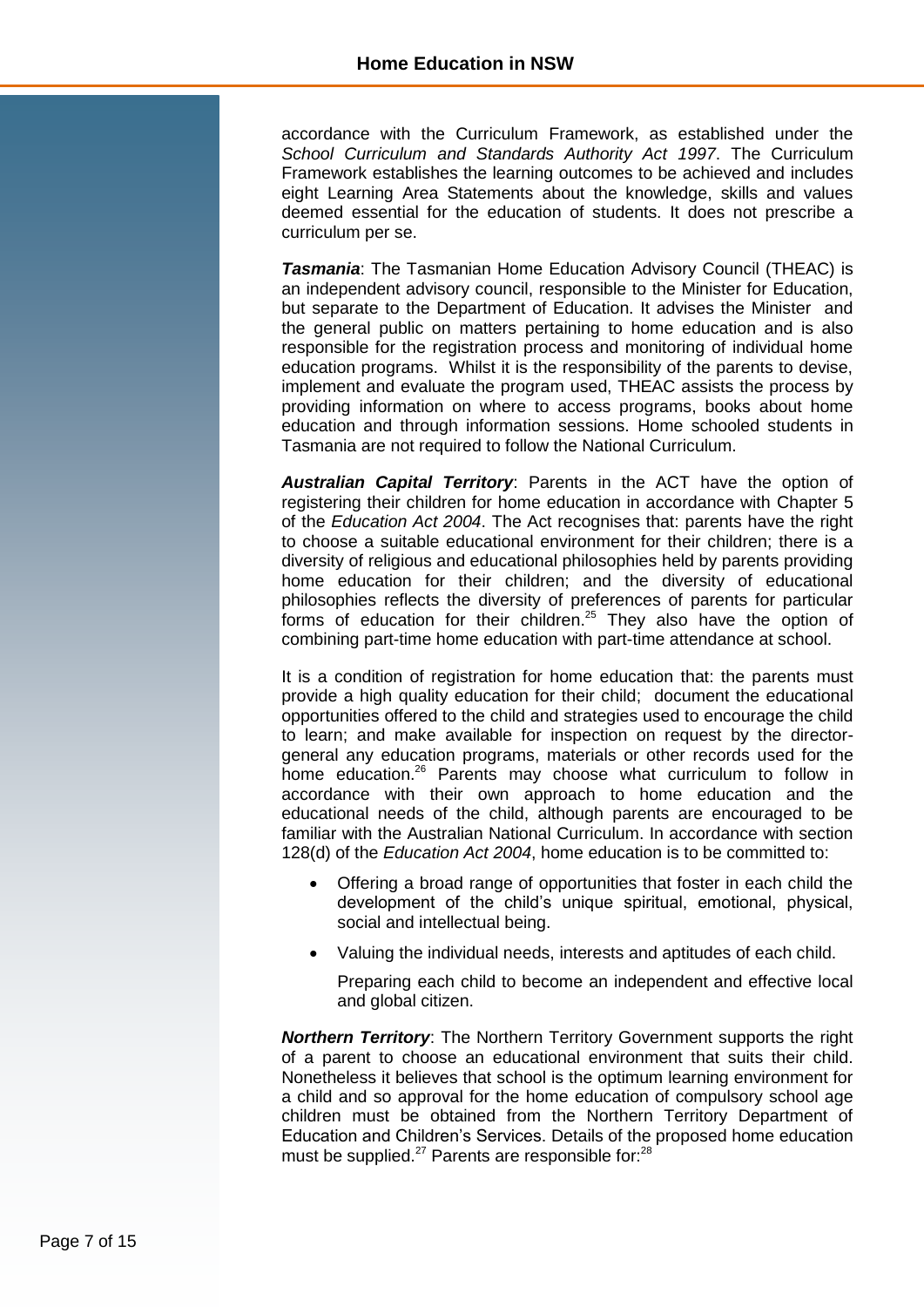- Meeting the compulsory schooling obligation by seeking approval to home educate their child.
- Providing and delivering suitable curriculum, resources and facilities for their child.
- Complying with the conditions of approval by providing their child with the education that is detailed in the application.
- Complying with the annual home visit to be undertaken by a principal or delegated departmental officer.
- Ensuring that a portfolio of their children's work samples is available to be viewed by the principal or delegated departmental officer.
- Advising School Operations if the child is re-enrolled in a school.
- Advising School Operations if there are changes to their contact details.

Parents are not required to use the Australian Curriculum or the Northern Territory Curriculum Framework. However, the following eight key learning areas form the broad requirements for the home education curriculum: English; Mathematics; Science; History; Studies of Society and Environment: Health and Physical Education; Technology and Design; and The Arts.

#### <span id="page-7-0"></span>**7. Why do people choose to home school?**

There are many reasons why people choose to home school their children. Some of the reasons commonly voiced by members of the home schooling community include:<sup>29</sup>

- Parents are primarily responsible for the education of their children.
- The health needs of the child prevent him or her from attending school on a regular basis and so the flexibility afforded by home schooling is optimal in the circumstances.
- The child has special education needs, such as autism, which leads some parents to feel the child will cope better in their home environment with a familiar, regular caregiver as educator.
- Religious reasons.
- Philosophical/ideological objections to traditional schooling for example, some parents believe 'that schools have a forced curriculum, that disagreeable beliefs and values are placed on all the children, that peer pressure is prevalent, that schools are too competitive and that they cannot provide what children need'.<sup>30</sup>
- Objections to the socialisation process that occurs through traditional schooling as well as a belief that the use of agestructured grades for school forces children into an artificial network of peers who are all the same age. Home schooled children mix with different ages rather than being artificially restricted to their peer group and there are some thoughts that their social skills are better as a result.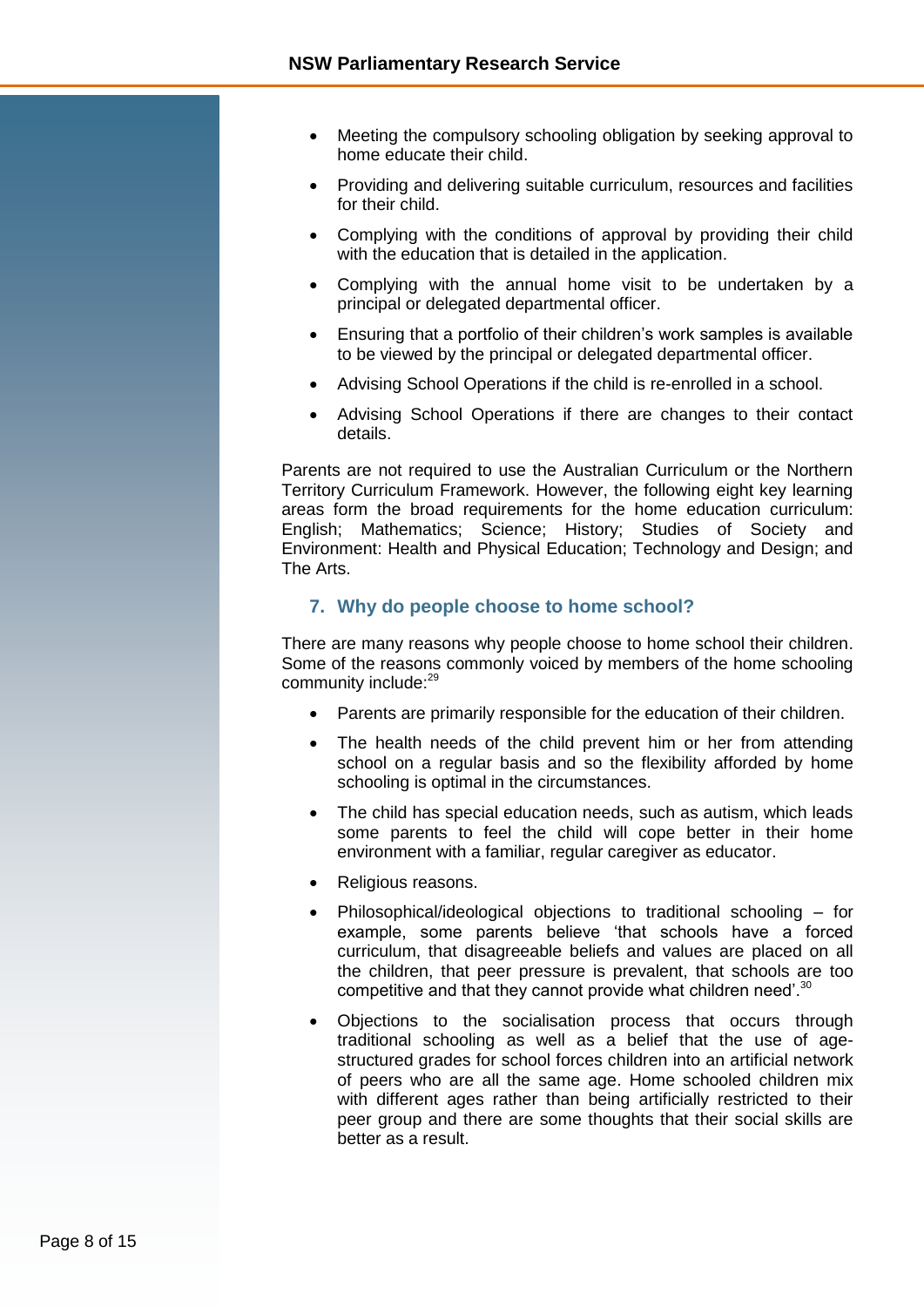- The family travels regularly and thus requires flexible schooling options.
- There is a desire for closer family relationships and a strong family unit.
- To avoid negative peer pressure, unwanted influences, school bullying and violence, substance abuse, etc.
- In some cases it is a response to perceived inadequacies in the school system and a lack of satisfaction with the education offered by traditional schools.
- The quality of teaching in schools may vary with some parents subsequently believing they could do a better job.
- The local school is too far from home.
- Schools cannot provide children with the same level of personal interest and attention that a family can. Parents have a vested interest in the wellbeing of their children.
- The child may have had a negative schooling experience and thus needs some time away from the school environment.
- The parents are not opposed to traditional schooling per se but cannot afford to send the child to a private school.
- Schools are not the only arena in which children learn and home schooling allows better use of multiple environments conducive to a richer learning experience. It is not subject to the limited choice of subjects, texts and approaches to learning.
- It avoids the homogenisation of children.
- A belief that schools generally provide for the average student, with inadequate support for shy, clever or slow children.
- According to Rochelle Sutherland, 'Home school children have more common sense, a better developed social conscience, are more motivated and think more laterally'.<sup>31</sup>
- There is greater opportunity for one-on-one interaction the child can ask questions, difficulties can be quickly followed up and resolved and there are extra opportunities for extension.
- Children can learn at their own pace they can go over areas that require extra time for understanding whilst moving ahead in areas that are more quickly understood. Children are also not locked into particular year levels. For example, a student strong in mathematics could move ahead in that subject whilst completing English work at a lower level.

The 2003 Queensland Review of Home Schooling surveyed parents who were home schooling their children as to the reason for that decision. The results are displayed in the table below (NB: respondents could state more than one reason). The table shows that the dominant reasons for home schooling tend to be peer pressure/negative influence/distraction, more personal/one-on-one support, and no faith in education system/teacher issues.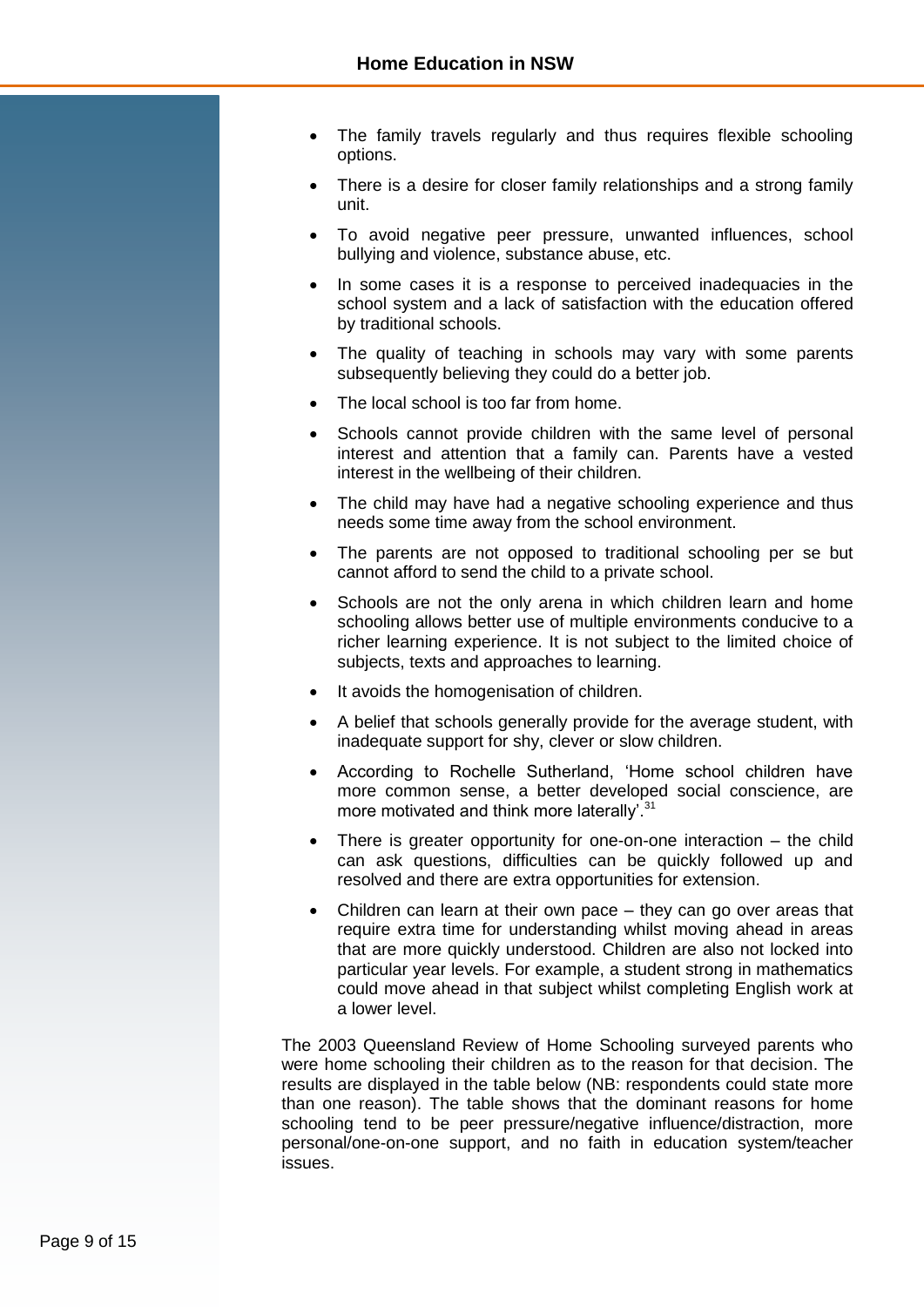| <b>Reason for home schooling</b>                       | $\frac{9}{6}$ |
|--------------------------------------------------------|---------------|
| Peer pressure/negative influence/distraction           | 29.6          |
| More personal/one-on-one support                       | 25.6          |
| No faith in education system/teacher issues            | 21.3          |
| <b>Religious beliefs</b>                               | 20.7          |
| Family values/bonding                                  | 17.3          |
| Bullying while at school                               | 16.2          |
| Special needs/medical reasons                          | 15.0          |
| <b>Flexibility for family</b>                          | 7.9           |
| Provision of a safe and secure environment             | 6.8           |
| Large or over-crowded classrooms                       | 5.9           |
| Enhanced social experiences/extra curricula activities | 5.9           |
| Travel time/isolation/lack of other options            | 5.4           |
| Concerns with curriculum                               | 4.5           |
| Not suited to parents requirements                     | 2.8           |

Since 2010, applicants for home schooling registration in NSW have been able to state their reason for home schooling as part of their application to the Board of Studies NSW. However, most have declined to do so. Of those who have provided a reason, philosophical choices or an individualised approach to learning difficulties were commonly cited as the major reason behind home schooling their child.

Rowntree found that for many involved in the home education movement:

..home education fulfilled many functions: it was a way to escape the socio-political agenda of secular humanism; it allowed them to enjoy their children's precious childhood; it assured them that a child with special needs would have the most loving and dedicated teacher possible; it safeguarded their children's religious, educational or political liberty; it provided the best way to give their children a truly rigorous and comprehensive education.<sup>32</sup>

#### <span id="page-9-0"></span>**8. Concerns**

Not everyone is convinced by the supposed merits of home education. Common concerns include:

- The ability to monitor the quality of learning that is taking place is hindered.
- There is a lack of peer interaction the quality of interaction between peers in a classroom can enhance the learning experience.
- Options may be limited for a student when they finish home schooling.
- Teaching is underrated in the community there is a lack of understanding of what it takes to be a really effective teacher. Parents may lack the necessary skills.
- It can impact on an equitable educational opportunity being granted to all children.
- The curriculum used for home education may be more narrow or less rounded in its approach than that of a traditional school.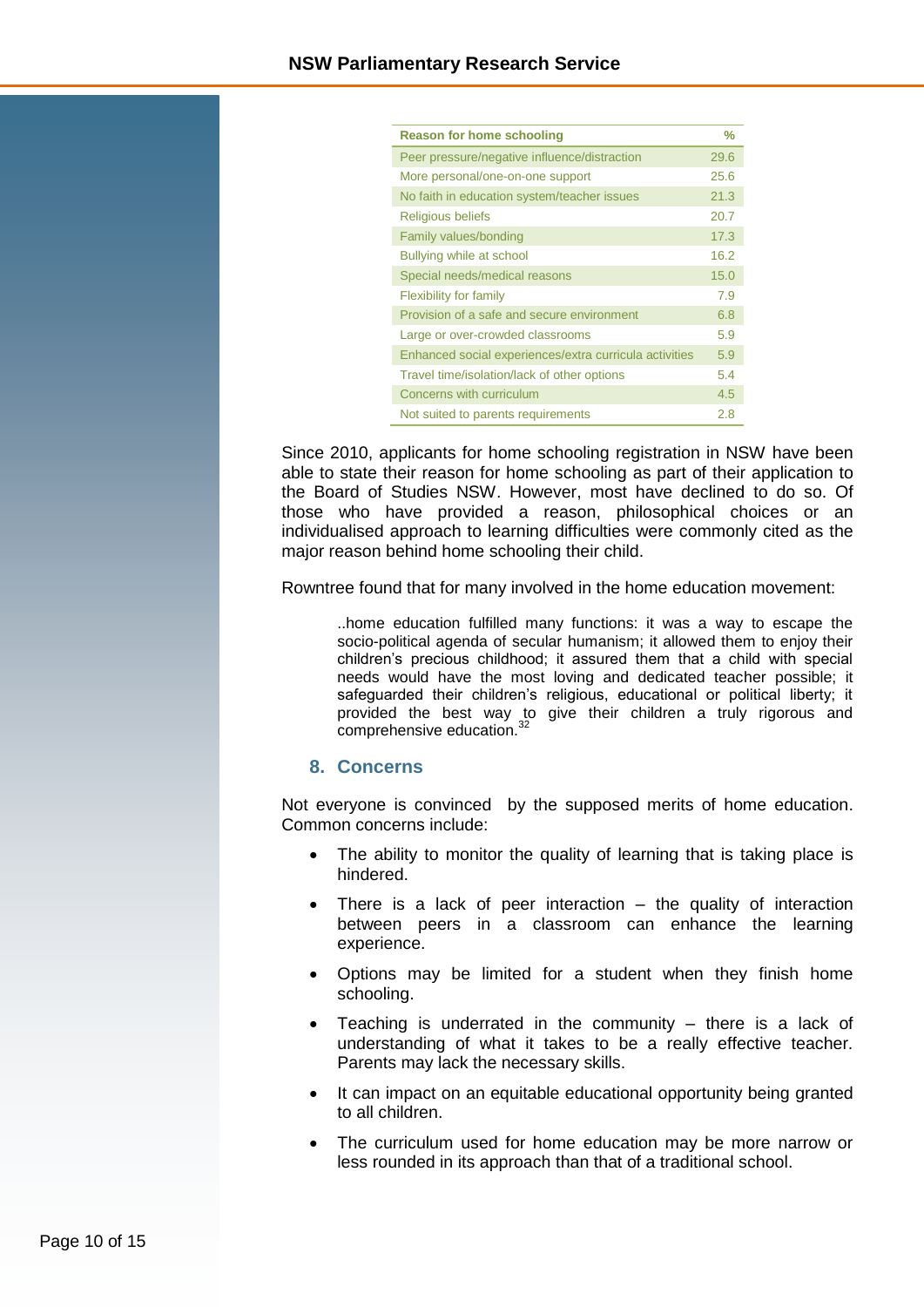- The home may lack desirable resources or facilities.
- Some argue that home education has the potential to mask child abuse, as there are fewer opportunities for those outside the home to note possible concerns and to raise any necessary alarms.
- It may impede the proper socialisation of children, both in learning how to interact with children of their own age and in being exposed to a diverse range of beliefs and backgrounds.
- The potential burnout of the home educator may hamper the educational experience of the home schooled child or the child may face difficulties in transitioning back into traditional schooling should home education no longer be a viable option.
- It can cause financial strain as one parent remains at home full-time to educate the children.

The relative weight that should be given to the above concerns is a matter of some debate.<sup>33</sup> The 2003 Queensland Review of Home Schooling identified what it found to be a number of myths about home schooling:<sup>34</sup>

- 1. **Children who are home schooled are not as socially developed and do not 'mature into confident well-balanced individuals'**. In contrast, the Review found that, 'Throughout the consultation phase of the review and in the formal submissions, there was evidence of interaction among home schooled children on a regular basis both with schooled and other home schooled children. These children participated in the wider community in ways equivalent to their "age peers" and their parents fostered this socialisation. Equally there was evidence that home schooled children were less peer dependent, more independent at similar age, and quite knowing of their situation and circumstance'.
- 2. **The quality of the educational achievement of home-schooled children is inferior to those enrolled in schools**. The Review found no research evidence to support this claim.
- 3. **Child protection issues – home schooled children are more at risk than children in schools to various forms of child abuse as a result of their perceived social isolation**. The Review concluded that 'There is no evidence, reputable research or judicial data to support this position'.<sup>35</sup>

In some ways, the crux of the debate rests on the issue of who has the greater responsibility or right in educating children: parents or the state? According to Harding:

The formal recognition of home education by Australian governments may be viewed by some as affirming parent rights. However, others argue that it enhances the powers of the state, as governments still retain the legal power to register home-schooled students and to approve their educational programs in most states and territories.<sup>36</sup>

#### <span id="page-10-0"></span>**9. International examples**

**United Kingdom:** In the United Kingdom parents are entitled to home school their children. This may be on a full time basis or a request can be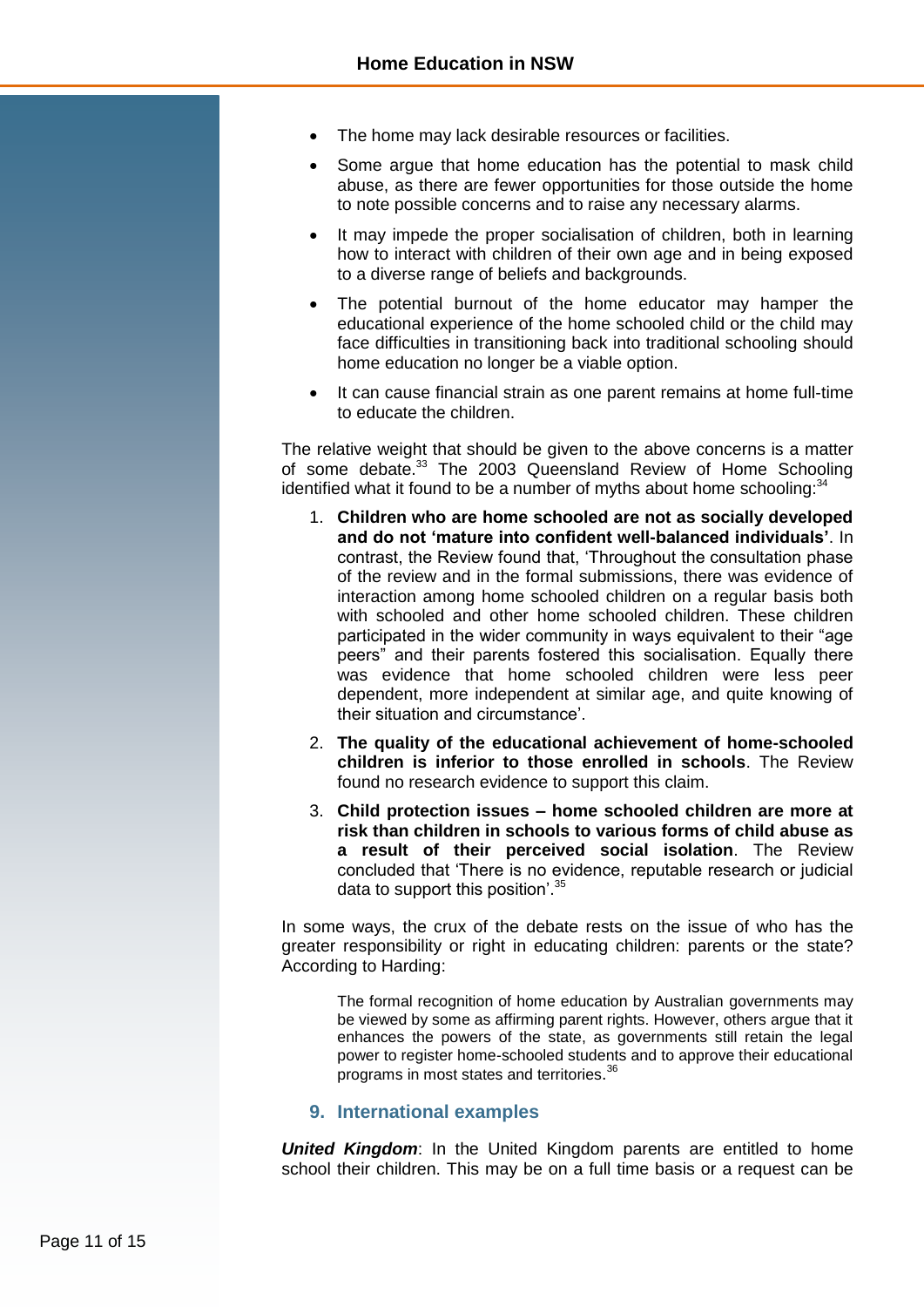made to a school for part time attendance by the child. Section 7 of the *Education Act 1996* makes education compulsory in England and Wales, requiring that 'The parent of every child of compulsory school age shall cause him to receive efficient full-time education suitable  $-$  (a) to his age, ability and aptitude, and (b) to any special educational needs he may have, either by regular attendance at school or otherwise'. It is the phrase 'or otherwise' that permits home education. Whilst a child must receive a full time education from the age of five, they do not have to follow the national curriculum. The local council is permitted to make an information enquiry as to whether or not home schooled children are receiving a suitable education.

Home education is also permitted in Scotland. Consent must be obtained from the local authority before a child is withdrawn from a state school, but permission is not necessary if the child has never attended a state school. Section 14 of the *Standards in Scotland's Schools etc Act 2000* empowers Scottish ministers to issue guidance as to the circumstances in which parents may choose to educate their children at home and education authorities are to have regard to any such guidance. Section 30 of the *Education (Scotland) Act 1980* makes it clear that parents are responsible for providing their child with an education – 'It shall be the duty of the parent of every child of school age to provide efficient instruction for him suitable to his age, ability and aptitude either by causing him to attend a public school regularly or by other means'.<sup>37</sup>

Home education in the United Kingdom has been the subject of fierce debate in recent years. The Badman Review of Elective Home Education in England was conducted in 2009 as a result of some 'concerns about the welfare of home educated children and ensuring that they receive a suitable education'.<sup>38</sup> The Review made a number of proposals including:

- A compulsory registration scheme.
- More support to be provided to home educating families.
- Properly trained local authority officials having right of access to the child's home, following a minimum two week notification to the parents
- Enabling local authorities to refuse registration to home educate if there is clear evidence of safeguarding concerns.

The Children, Schools and Families Bill 2010 sought to introduce a registration requirement for those who wished to educate their children at home. However, as a result of fierce opposition from the home schooling community the home education provisions were subsequently withdrawn from the Bill , and the Government and opposition parties could not agree on a suitable way forward.<sup>39</sup>

*United States of America*: As in Australia, the number of home educated students is growing in the United States. As of 2007, there were approximately 1.5 million home schooled students in the US (2.9% of the school age population), compared to 1.1 million in 2003 (2.2% of the school age population) and 850,000 in 1999 (1.7% of the school age population). $40$ This is equivalent to a 76% increase in the number of home schooled students since 1999 (36% growth since 2003).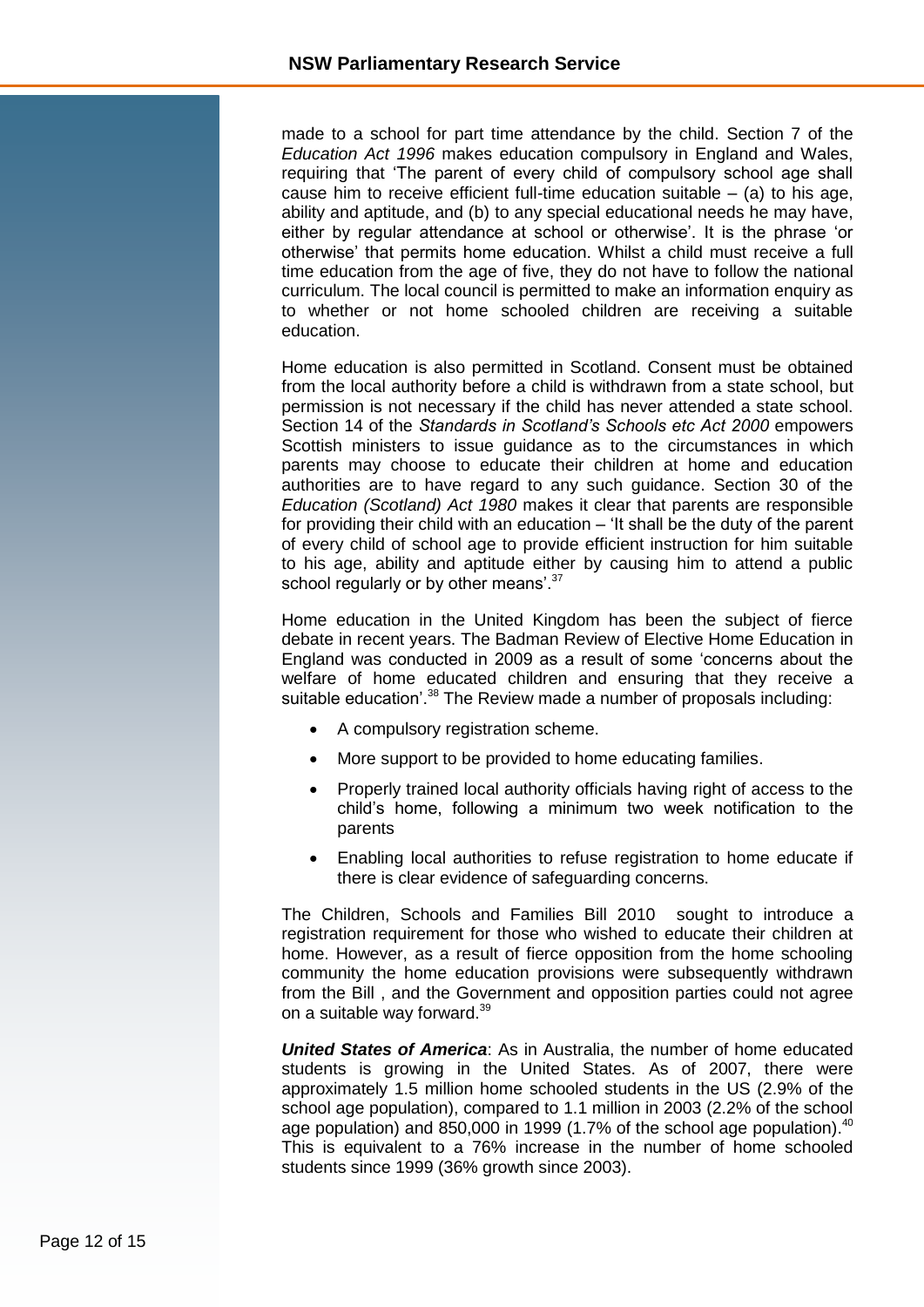Home education is legal in the United States of America. The extent to which it is regulated varies on a State-by-State basis, from little regulation in States such as Texas, Illinois and Connecticut to high regulating States such as Pennsylvania, New York, Vermont, Rhode Island and Massachusetts.<sup>41</sup>

In the 2007 National Household Education Surveys Program conducted by the National Center for Education Statistics (part of the US Department of Education), parents were asked for their reasons for home schooling their children. The parents of more than 2/3 of students cited the following reasons: concern about the school environment; to provide religious or moral instruction; and dissatisfaction with the academic instruction available at other schools.<sup>42</sup>

*New Zealand*: Whilst children between the ages of six and 16 are required to be enrolled in a registered school, home education is permitted in certain circumstances in New Zealand. In order to protect the rights of the child to an education, section 21(1)(b) of the *Education Act 1989* permits the Ministry of Education to grant a certificate exempting a child from attending a registered school if it can be shown that the child 'will be taught as least as regularly and well as in a registered school or in the case of a person who would otherwise be likely to need special education, will be taught at least as regularly and well as in a special class or clinic or by a special service'. A statutory declaration must be completed twice a year to assure the Ministry of Education that home schooling is continuing.

A home schooling supervision allowance is paid twice a year in New Zealand, provided that the parents continue to meet the requirements under which the Certificate of Exemption was granted. The table below shows the current annual amounts paid:<sup>43</sup>

| <b>First child</b>         | \$743 |
|----------------------------|-------|
| <b>Second child</b>        | \$632 |
| <b>Third child</b>         | \$521 |
| <b>Subsequent children</b> | \$372 |

#### **10 Conclusion**

<span id="page-12-0"></span>Much remains uncertain about home education. As Keenan observed:

It's extremely hard to do rigorous research on home schooling, not only because so much of it flies below the radar, but because every home schooling situation is unique.<sup>4</sup>

It seems clear that the number of home educated children in Australia is increasing. There are many and varied reasons offered in support of home schooling and many educational philosophies are employed in determining whether to adopt a structured, informal or natural learning approach. At the same time concerns remain about some aspects of home schooling, focusing on the standard of education that may be available to the home schooled child, the impact on the socialisation of the child, and the potential for options to be more limited than for a traditionally schooled child once schooling is complete. Ultimately, much of the division of opinion centres around whether the greatest right and responsibility for a child's education rests with the state or with parents.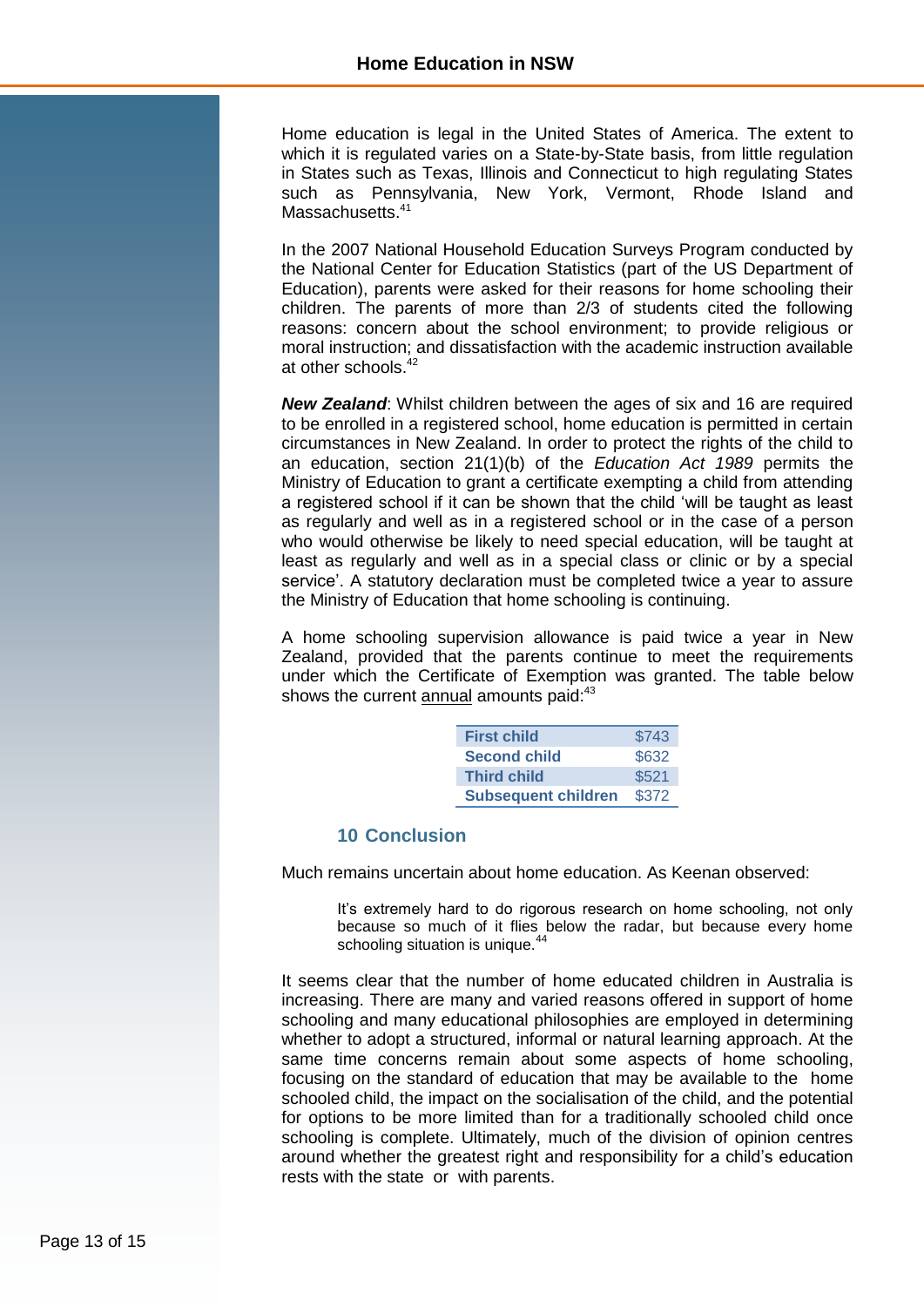- ABC News, 'Opting out and staying at home', *Radio National Background Briefing*, 29/1/12.
- 2 Catherine Keenan, 'Home sweet school', *Good Weekend – Sydney Morning Herald*, 9/2/13, p 27.
- <sup>3</sup> Office of the Board of Studies New South Wales, *Home Education in NSW Information Package*, 2011, p 5.
- 4 Terrence Harding, 'A study of parents' conceptions of their roles as home educators of their children', Unpublished PhD thesis, Queensland University of Technology, 2011.
- 5 Anne Chapman and Thomas A O'Donoghue, 'Home Schooling: An emerging research agenda', *Education Research and Perspectives*, 27(1) June 2000: 19 at 19.
- 6 Anne Chapman and Thomas A O'Donoghue, 'Home Schooling: An emerging research agenda', *Education Research and Perspectives*, 27(1) June 2000: 19 at 22.
- <sup>7</sup> Queensland Government, *Home Schooling Review*, October 2003, p 6.
- 8 Board of Studies NSW, *Annual Report 2011-12*, p 84.
- 9 Catherine Keenan, 'Home sweet school', *Good Weekend – Sydney Morning Herald*, 9/2/13, p 27.
- <sup>10</sup> Victorian Registration and Qualifications Authority, *Annual Report 2011/12*, p 29.
- <sup>11</sup> Queensland Government, *Home Schooling Review*, Report, October 2003, p 15.
- <sup>12</sup> HSLDA [website.](http://www.hslda.org/hs/international/Australia/)

 $\overline{\phantom{a}}$ 1

- <sup>13</sup> HSLDA**website**.
- <sup>14</sup> Catherine Keenan, 'Home sweet school', *Good Weekend – Sydney Morning Herald*,  $9/2/13$ , p 27.
- <sup>15</sup> Catherine Keenan, 'Home sweet school', *Good Weekend – Sydney Morning Herald*, 9/2/13, p 27.
- <sup>16</sup> Section 22 *Education Act 1990* (NSW).
- <sup>17</sup> Office of the Board of Studies NSW, *Home Education in NSW: Information Package*, Sydney, 2011, p 8.
- <sup>18</sup> Section 73 *Education Act 1990* (NSW).
- <sup>19</sup> Suzannah Rowntree, 'Home schooling: Education outside the box', *Quadrant*, 56(6) June 2012: 74 at 74.
- $\frac{20}{21}$  Sections 199 and 239.
- Queensland Department of Education, Training and Employment, 'Home education in [Queensland'](http://ppr.det.qld.gov.au/education/learning/Pages/Home-Education-in-Queensland.aspx).
- $22$  Section 208.
- $23$  Section 217.
- 24 Government of South Australia, ['Home education'.](http://www.sa.gov.au/subject/Education,+skills+and+learning/Schools/Alternative+schooling/Home+education)
- $25$  Section 128.
- $26$  Section 132.
- <sup>27</sup> Section 20E of the *Education Act*.
- <sup>28</sup> Northern Territory Department of Education and Children's Services, 'Home Education  $\frac{\text{Policy'}}{29}$ , December 2012.
- Anne Chapman and Thomas A O'Donoghue, 'Home Schooling: An emerging research agenda', *Education Research and Perspectives*, 27(1) June 2000: 19
- Anne Chapman and Thomas A O'Donoghue, 'Home Schooling: An emerging research agenda', *Education Research and Perspectives*, 27(1) June 2000: 19 at 24.
- <sup>31</sup> Rochelle Sutherland, *Why do you want to home school? The Essential Australian Guide*, House of Hadrian Press, Brisbane, 2005, p 82.
- <sup>32</sup> Suzannah Rowntree, 'Home schooling: Education outside the box', *Quadrant*, 56(6) June  $2012: 74$  at 77.
- See, for example, ABC Radio National, 'Opting out and staying home', Background Briefing, 29/1/12, ABC Radio National, 'Home schooling', Life Matters, 15/6/12 and ABC Radio National, 'Home schooling', Australia Talks, 1/6/10.
- <sup>34</sup> 2003 Queensland Review of Home Schooling, p 19ff.
- <sup>35</sup> 2003 Queensland Review of Home Schooling, p 20.
- <sup>36</sup> Terrence Harding, 'A study of parents' conceptions of their roles as home educators of their children', Unpublished PhD thesis, Queensland University of Technology, 2011, p 10.
- <sup>37</sup> For further information on the position in Scotland see Scottish Government, 'Home [education guidance',](http://www.scotland.gov.uk/Publications/2007/12/17133313/0) January 2008 and Education Scotland, ['Home education'.](http://www.educationscotland.gov.uk/parentzone/yourchildatschool/choosingaschool/homeeducation/index.asp)
- <sup>38</sup>Christine Gillie, 'Home education', House of Commons Library Standard Note SN/SP/5108, January 2010.